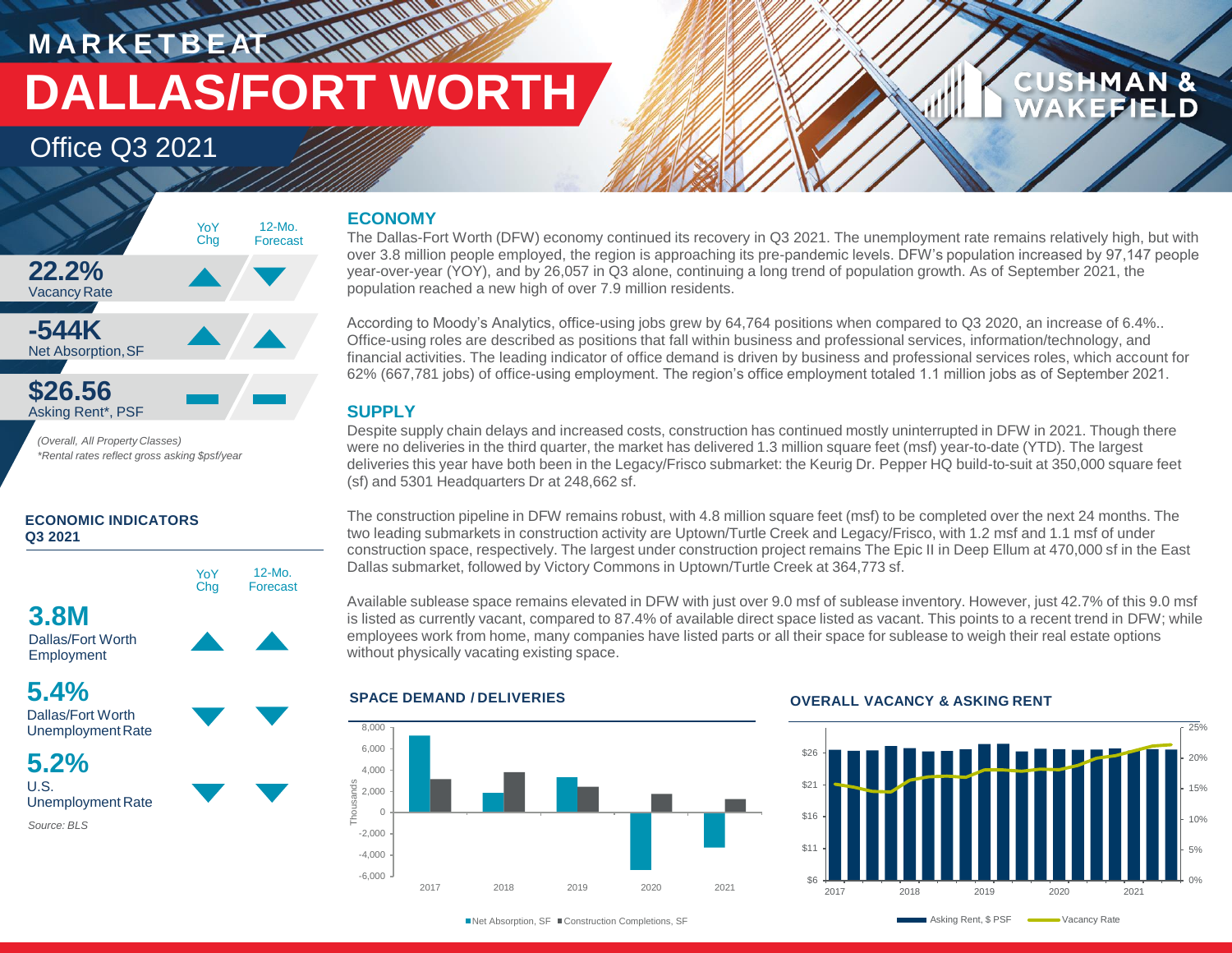# **M A R K E T B E AT DALLAS/FORT WORTH**

### Office Q3 2021

### **DEMAND**

The DFW office market saw its seventh consecutive quarter of negative occupancy growth and absorbed -543,886 sf in the third quarter of 2021. This number is largely driven by companies downsizing their real estate space by consolidating their employees into fewer locations and/or putting part of their space up for sublease. Below average leasing activity over the previous six quarters has also contributed to falling occupancy in DFW. However, Q3 showed positive signs of increased leasing activity, with nearly 3.9 msf of new leases transacted. This number represented an increase of at least 19.5% over the previous quarter.

The two leading submarkets in overall leasing activity were Las Colinas and Legacy/Frisco, with 899,101 sf and 583,977 sf of leases signed, respectively.

Class A assets remain insulated from falling absorption, as Class A occupancy grew by 241,962 sf in Q3. Class B space continued to drive DFW's rising vacancy with -753,275 sf of absorption in the third quarter. It is important to note that Class A space makes up 59.4% of all inventory in DFW, while Class B makes up just 37.3%. The largest move-ins recorded in the quarter were Peloton (102,000 sf) in Richardson/Plano and UT Southwestern (54,559 sf) in West Love Field. The largest move-outs recorded were JP Morgan (240,000 sf) in Lewisville/Carrollton and Charles Schwab (130,199 sf) in Southlake/Westlake.

Overall vacancy rates climbed 20-basis points from the previous quarter, up to 22.2%.Class B space still holds the highest overall vacancy at 23.0%, while Class A and Class C trailed at 22.1% and 16.4%, respectively. The Dallas submarkets with the lowest overall vacancy rates included Preston Center (12.4%), East Dallas (17.4%) and Uptown/Turtle Creek (18.0%).

### **PRICING**

As a result of the 753,275 sf of vacant, Class B space added to the market, overall asking rates remained flat YOY at \$26.56 per square foot (psf) on an annual full-service basis. Landlords have not lowered asking rates in DFW, instead offering competitive concession packages which include free rent and additional tenant improvement dollars. The Uptown/Turtle Creek submarket remained the leader with the highest overall average asking rates in DFW with rents at \$44.41. Preston Center followed at \$43.42 and Legacy/Frisco at \$34.81.

As expected, Class A registered the highest average asking rate, rising slightly to \$31.31 psf, while Class B and Class C reported more economical rates of \$19.97 and \$17.51, respectively.

### **Outlook**

- An increase in leasing activity is often viewed as the first indicator of future occupancy growth. As the number of leases signed increases, so too does the number of tenants that will occupy space in future quarters. Continued levels of high leasing activity bode well for the state of DFW's office market.
- With rising occupancy in Class A space, rental rates for Class A and B space continue to bifurcate as tenants continue to pursue newer, Class A assets.
- Q3 2021 marked a continuation of DFW's recovery. The long-term outlook for the region remains very positive, especially compared to other large, U.S. metro areas.

### **NEW SUPPLY**



**CUSHMAN &** 



### **ASKING RENT COMPARISON**



### **DIRECT VS. SUBLEASE SPACE AVAILABLE COMPARISON**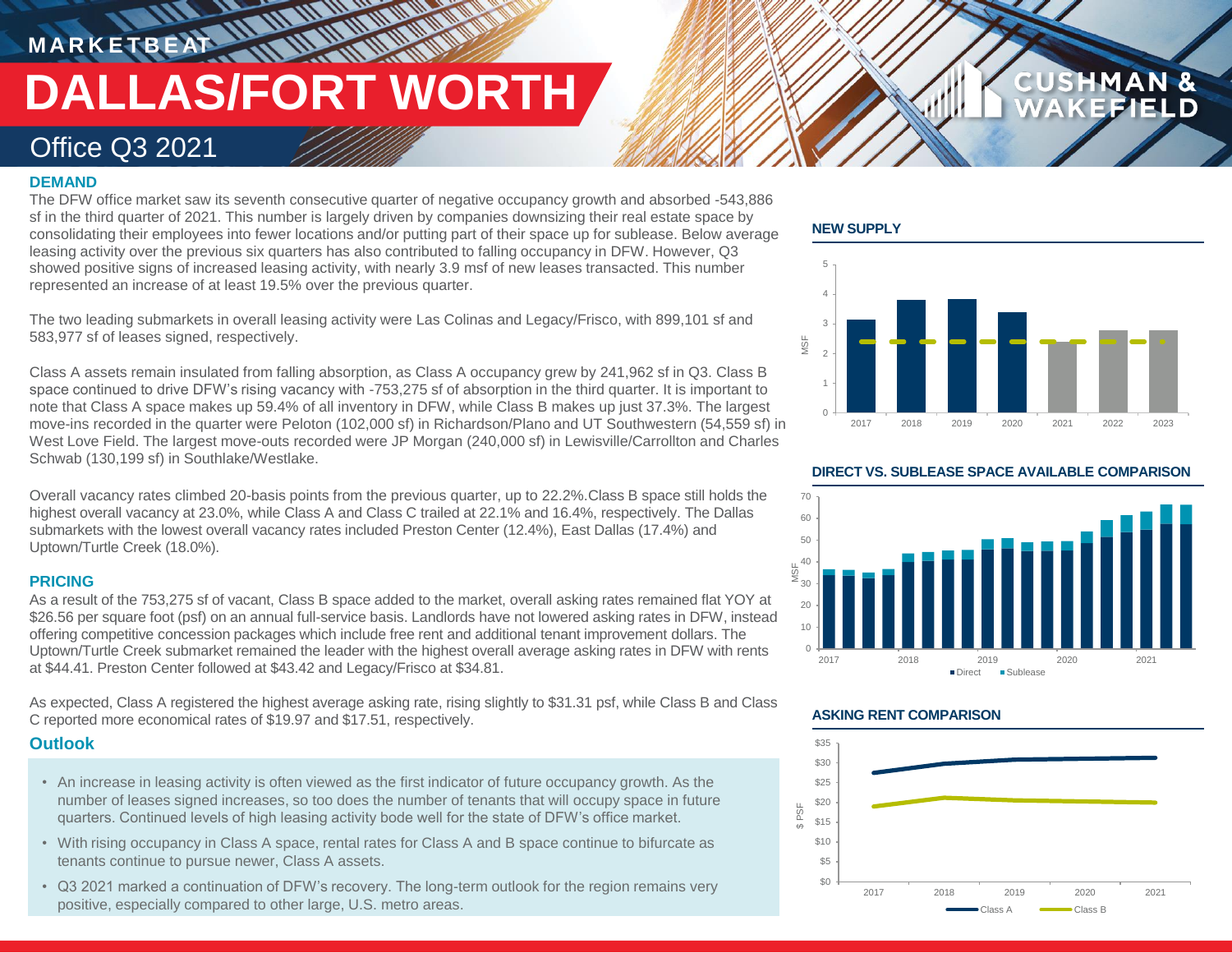# **MARKETBEAT ALL AND**

# **DALLAS/FORT WORTH**

## **CUSHMAN &<br>WAKEFIELD**

## Office Q3 2021

### **MARKET STATISTICS**

| <b>SUBMARKET</b>            | <b>INVENTORY</b><br>(SF) | <b>SUBLET</b><br><b>VACANT</b><br>(SF) | <b>DIRECT</b><br><b>VACANT (SF)</b> | <b>OVERALL</b><br><b>VACANCY RATE</b> | <b>CURRENT QTR</b><br><b>OVERALL NET</b><br><b>ABSORPTION</b> | <b>YTD OVERALL</b><br><b>ABSORPTION (SF)</b> | <b>YTD LEASING</b><br><b>ACTIVITY (SF)</b> | <b>UNDER CNSTR</b><br>(SF) | <b>OVERALL AVG</b><br><b>ASKING RENT</b><br>(ALL CLASSES)* | <b>OVERALL AVG</b><br><b>ASKING RENT</b><br>(CLASS A)* |
|-----------------------------|--------------------------|----------------------------------------|-------------------------------------|---------------------------------------|---------------------------------------------------------------|----------------------------------------------|--------------------------------------------|----------------------------|------------------------------------------------------------|--------------------------------------------------------|
| CBD Core                    | 19,753,564               | 608,814                                | 5,711,448                           | 32.0%                                 | $-22,242$                                                     | $-373,059$                                   | 492,532                                    | 284,600                    | \$22.40                                                    | \$23.03                                                |
| <b>Arts District</b>        | 6,601,774                | 283,804                                | 1,258,015                           | 23.4%                                 | 10,312                                                        | 10,744                                       | 272,792                                    | $\Omega$                   | \$42.65                                                    | \$42.65                                                |
| West End                    | 1,728,027                | 5,269                                  | 569,487                             | 33.3%                                 | 1,463                                                         | $-40,051$                                    | 10,947                                     | $\Omega$                   | \$28.20                                                    | \$42.54                                                |
| <b>DALLAS CBD TOTAL</b>     | 28,083,365               | 897,887                                | 7,538,950                           | 30.0%                                 | $-10,467$                                                     | $-402,366$                                   | 776,271                                    | 284,600                    | \$26.33                                                    | \$27.51                                                |
| North Central Expressway    | 12,563,533               | 120,915                                | 2,562,075                           | 21.4%                                 | $-20,835$                                                     | $-321,207$                                   | 540,758                                    | 30,000                     | \$30.64                                                    | \$33.10                                                |
| Preston Center              | 3,958,259                | 10,263                                 | 481,403                             | 12.4%                                 | $-1,834$                                                      | $-48,662$                                    | 283,006                                    | 568,632                    | \$43.42                                                    | \$46.05                                                |
| West Love Field             | 10,399,569               | 19,041                                 | 2,224,330                           | 21.6%                                 | 43,884                                                        | $-60,558$                                    | 214,573                                    | $\Omega$                   | \$17.81                                                    | \$18.53                                                |
| <b>LBJ</b> Freeway          | 18,616,675               | 139,573                                | 4,277,747                           | 23.7%                                 | 7,907                                                         | $-363,786$                                   | 738,296                                    | $\Omega$                   | \$22.39                                                    | \$27.60                                                |
| Las Colinas                 | 35,258,097               | 540,439                                | 7,715,955                           | 23.4%                                 | $-61,053$                                                     | $-571,064$                                   | 1,988,416                                  | 502,877                    | \$24.33                                                    | \$29.27                                                |
| Far North Dallas            | 19,773,684               | 451,536                                | 4,045,464                           | 22.7%                                 | $-166,358$                                                    | $-311,095$                                   | 970,097                                    | $\Omega$                   | \$25.42                                                    | \$31.12                                                |
| Richardson/Plano            | 26,972,461               | 647,395                                | 5,243,172                           | 21.8%                                 | $-5,999$                                                      | $-338,454$                                   | 623,654                                    | 415,405                    | \$22.80                                                    | \$27.27                                                |
| Mid Cities                  | 11,109,760               | 66,437                                 | 2,831,522                           | 26.1%                                 | $-51,982$                                                     | $-117,247$                                   | 295,544                                    | $\Omega$                   | \$22.94                                                    | \$27.30                                                |
| Lewisville/Carrollton       | 5,257,694                | 0                                      | 989,555                             | 18.8%                                 | $-259,641$                                                    | $-243,937$                                   | 109,426                                    | $\Omega$                   | \$24.20                                                    | \$39.94                                                |
| Southwest Dallas            | 1,830,500                | 1535                                   | 448,925                             | 24.6%                                 | 726                                                           | $-46,324$                                    | 14,492                                     | $\Omega$                   | \$23.07                                                    | \$25.57                                                |
| Legacy/Frisco               | 28,236,393               | 394,958                                | 5,011,131                           | 19.1%                                 | 124,080                                                       | $-81,617$                                    | 1,155,182                                  | 1,113,766                  | \$34.81                                                    | \$39.57                                                |
| Southlake/Westlake          | 4,853,602                | 87,272                                 | 1,225,849                           | 27.1%                                 | $-96,828$                                                     | $-21,943$                                    | 182,011                                    | 99,980                     | \$29.70                                                    | \$31.25                                                |
| East Dallas                 | 3,017,207                | 1115                                   | 523,755                             | 17.4%                                 | $-12,780$                                                     | 65,275                                       | 80,857                                     | 470,000                    | \$30.47                                                    | \$58.00                                                |
| Uptown/Turtle Creek         | 13,141,462               | 141,969                                | 2,227,018                           | 18.0%                                 | 58,816                                                        | $-58,564$                                    | 997,324                                    | 1,173,814                  | \$44.41                                                    | \$48.41                                                |
| <b>DALLAS SUBURBS TOTAL</b> | 194,988,896              | 2,622,448                              | 39,807,901                          | 21.8%                                 | $-441,897$                                                    | $-2,519,183$                                 | 8,193,636                                  | 4,374,474                  | \$26.87                                                    | \$32.63                                                |
| <b>DALLAS TOTAL</b>         | 223,072,261              | 3,520,335                              | 47,346,851                          | 22.8%                                 | $-452,364$                                                    | $-2,921,549$                                 | 8,969,907                                  | 4,659,074                  | \$26.77                                                    | \$31.39                                                |
| Fort Worth CBD              | 9,938,861                | 79,068                                 | 1,649,081                           | 17.4%                                 | $-32,272$                                                     | $-139,671$                                   | 385,966                                    | 48594                      | \$25.40                                                    | \$29.42                                                |
| East Fort Worth             | 1,813,073                | 1,900                                  | 252,765                             | 14.0%                                 | $-15,154$                                                     | $-23,271$                                    | 48,997                                     | $\overline{0}$             | \$15.00                                                    | 18.4339                                                |
| North Fort Worth            | 2,265,613                | 0                                      | 233,809                             | 10.3%                                 | $\overline{0}$                                                | 39,458                                       | 6,273                                      | 44,000                     | \$19.73                                                    | \$20.00                                                |
| South Fort Worth            | 2,253,965                | 59,403                                 | 314,133                             | 16.6%                                 | 2,818                                                         | $-159,832$                                   | 71,276                                     | $\overline{0}$             | \$21.01                                                    | \$33.36                                                |
| West Fort Worth             | 2,920,367                | 50,720                                 | 339,667                             | 13.4%                                 | $-46,914$                                                     | $-73,350$                                    | 112,789                                    | 30000                      | \$21.96                                                    | \$25.34                                                |
| <b>FW SUBURBS TOTAL</b>     | 9,253,018                | 112,023                                | 1,140,374                           | 13.5%                                 | $-59,250$                                                     | $-216,995$                                   | 239,335                                    | 74,000                     | \$19.81                                                    | \$25.00                                                |
| <b>FORT WORTH TOTAL</b>     | 19,191,879               | 191,091                                | 2,789,455                           | 15.5%                                 | $-91,522$                                                     | $-356,666$                                   | 625,301                                    | 122,594                    | \$23.06                                                    | \$28.83                                                |
| <b>DFW TOTAL</b>            | 242.264.140              | 3,711,426                              | 50,136,306                          | 22.2%                                 | $-543,886$                                                    | $-3,278,215$                                 | 9,595,208                                  | 4,781,668                  | \$26.56                                                    | \$31.31                                                |

*\*Rental rates reflect gross asking \$psf/year; YTD Leasing Activity Includes Renewals*

### **KEY LEASE TRANSACTIONS Q3 2021**

| <b>PROPERTY</b>          | <b>SUBMARKET</b>            | <b>TENANT</b>  |        | <b>TYPE</b> |
|--------------------------|-----------------------------|----------------|--------|-------------|
| One Panorama Center      | Las Colinas (Office Center) | MultiView      | 82,093 | Renewal     |
| <b>Connection Park I</b> | Legacy/Frisco               | Octane Lending | 77,991 | Sublease    |
| Granite Park Seven       | Legacy/Frisco               | Trintech       | 71,080 | Sublease    |

### **KEY SALES TRANSACTIONS Q3 2021**

| <b>PROPERTY</b>       | <b>SUBMARKET</b>           | <b>SELLER/BUYER</b>                                 | <b>SF</b> |
|-----------------------|----------------------------|-----------------------------------------------------|-----------|
| 600 E Las Colinas     | Urban Center (Las Colinas) | Pillar Income Asset Management / Dominus Commercial | 510,841   |
| International Plaza I | Far North Dallas           | Taconic Capital Advisors / The Related Companies    | 367,251   |
| 10000 NCX             | North Central Expressway   | Westdale / Ray Washburne                            | 306,367   |